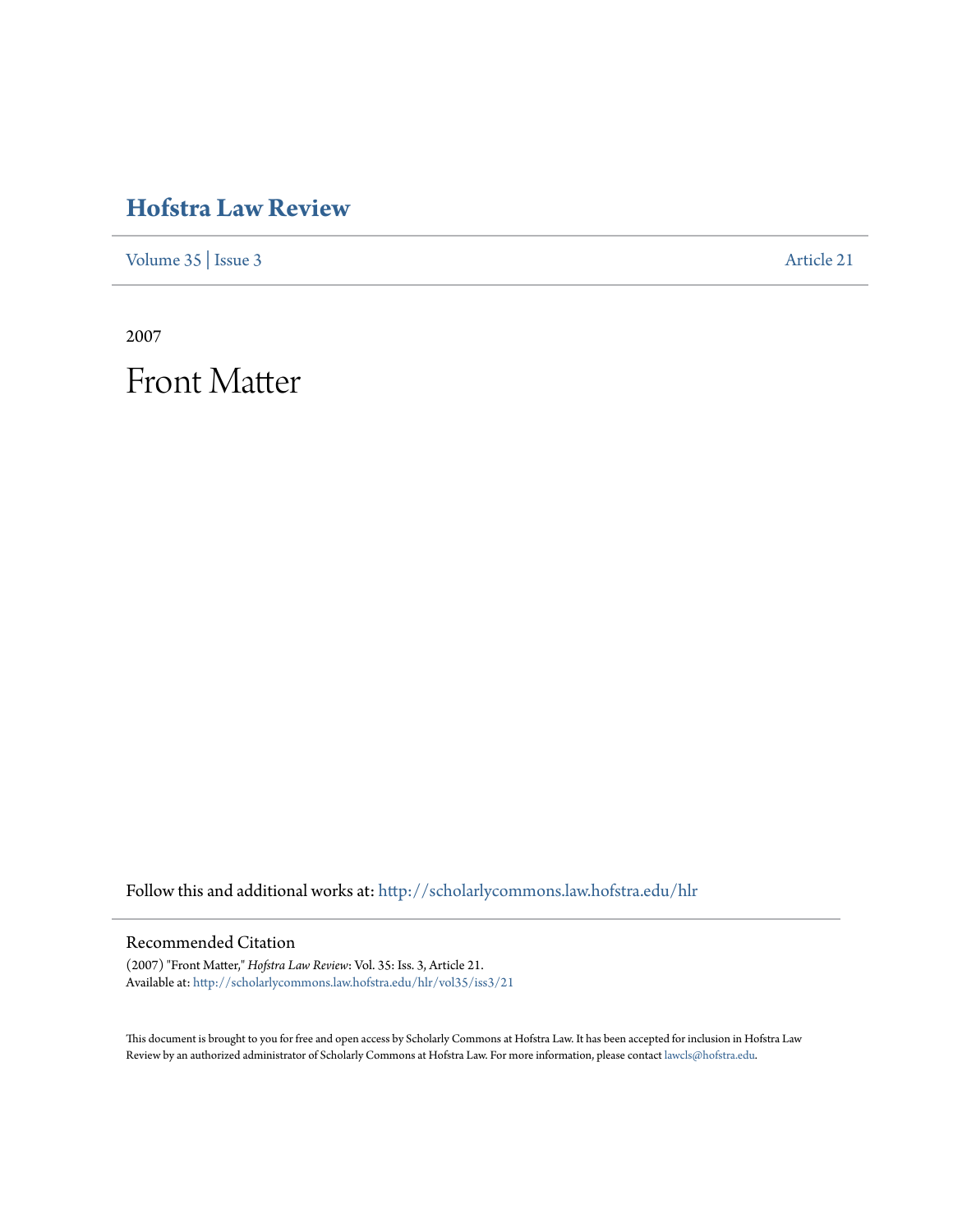# HOFSTPA **lAW** REVIEW

Volume 35, No. 3 **Spring 2007** 

### **CONTENTS**

#### **IDEA**

| THE CASE FOR SPECIALLY COMPENSATING THE                                                                                                     |      |
|---------------------------------------------------------------------------------------------------------------------------------------------|------|
| VICTIMS OF TERRORIST ACTS:                                                                                                                  |      |
| AN ASSESSMENT  Robert L. Rabin<br>Stephen D. Sugarman                                                                                       | 901  |
| RECLAIMING THE FIRST AMENDMENT:<br>CONSTITUTIONAL THEORIES OF MEDIA REFORM                                                                  |      |
| Eric M. Freedman                                                                                                                            | 917  |
| ACCESS TO THE MEDIA-<br>A CONTEMPORARY APPRAISAL  Jerome A. Barron                                                                          | 937  |
| THE INDEPENDENT SIGNIFICANCE OF THE<br>PRESS CLAUSE UNDER EXISTING LAW  C. Edwin Baker                                                      | 955  |
| A HISTORICAL PERSPECTIVE ON THE PUBLIC'S<br>RIGHT OF ACCESS TO THE MEDIA  Angela J. Campbell                                                | 1027 |
| A RIGHT TO REACH AN AUDIENCE: AN APPROACH TO<br>INTERMEDIARY BIAS ON THE INTERNET  Jennifer A. Chandler                                     | 1095 |
| SPECTRUM SET-ASIDES AS CONTENT-NEUTRAL METRIC:<br>CREATING A PRACTICAL BALANCE BETWEEN<br>MEDIA ACCESS AND MARKET POWER  Michael M. Epstein | 1139 |
| THE CASE FOR FIRST AMENDMENT<br>LIMITS ON COPYRIGHT LAW  Alan E. Garfield                                                                   | 1169 |
| MEDIA POLICY AND FREE SPEECH: THE FIRST AMENDMENT<br>AT WAR WITH ITSELF Ellen P. Goodman                                                    | 1211 |
| SELF HELP, THE MEDIA AND THE FIRST AMENDMENT  David Kohler                                                                                  | 1263 |